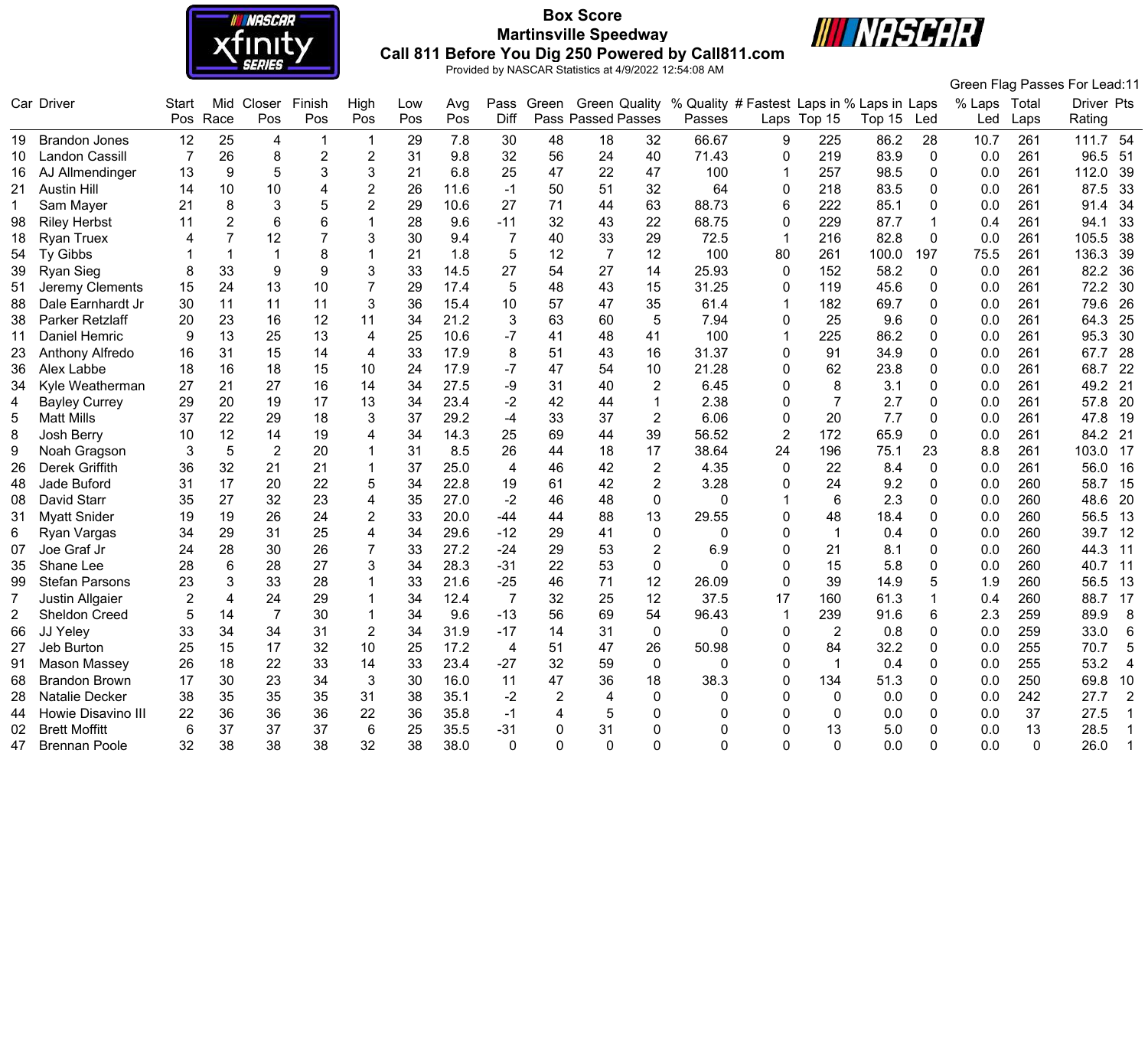

## **Average Running Position Martinsville Speedway Call 811 Before You Dig 250 Powered by Call811.com**



| Rank         | Car             | <b>Driver</b>         | Team                                        | Finish Pos.             | Average Pos |
|--------------|-----------------|-----------------------|---------------------------------------------|-------------------------|-------------|
| $\mathbf{1}$ | 54              | Ty Gibbs              | <b>Monster Energy</b>                       | 8                       | 1.78        |
| 2            | 16              | AJ Allmendinger       | <b>Action Industries</b>                    | 3                       | 6.84        |
| 3            | 19              | <b>Brandon Jones</b>  | Menards\Lyons                               | 1                       | 7.79        |
| 4            | 9               | Noah Gragson          | Bass Pro Shops TrueTimber BRCC              | 20                      | 8.54        |
| 5            | 18              | <b>Ryan Truex</b>     | ShopUSAPickleball.com                       | $\overline{7}$          | 9.44        |
| 6            | 2               | Sheldon Creed         | Whelen                                      | 30                      | 9.59        |
| 7            | 98              | <b>Riley Herbst</b>   | <b>Monster Energy</b>                       | 6                       | 9.60        |
| 8            | 10              | Landon Cassill        | <b>Chevy Trucks</b>                         | $\overline{\mathbf{c}}$ | 9.84        |
| 9            | $\mathbf{1}$    | Sam Mayer             | <b>Accelerate Pros Talent</b>               | 5                       | 10.56       |
| 10           | 11              | Daniel Hemric         | Cirkul - Water Your Way                     | 13                      | 10.64       |
| 11           | 21              | <b>Austin Hill</b>    | <b>Bennett Transportation and Logistics</b> | 4                       | 11.57       |
| 12           | $\overline{7}$  | Justin Allgaier       | <b>BRANDT</b>                               | 29                      | 12.41       |
| 13           | 8               | Josh Berry            | Harrison's USA                              | 19                      | 14.34       |
| 14           | 39              | Ryan Sieg             | CMRroofing.com\ A-game                      | 9                       | 14.46       |
| 15           | 88              | Dale Earnhardt Jr     | Hellmann's Fridge Hunters                   | 11                      | 15.38       |
| 16           | 68              | <b>Brandon Brown</b>  | <b>Solid Rock Carriers</b>                  | 34                      | 15.96       |
| 17           | 27              | Jeb Burton            | Gods Pit Crew / Puryear Tank                | 32                      | 17.15       |
| 18           | 51              | Jeremy Clements       | <b>First Pacific Funding</b>                | 10                      | 17.36       |
| 19           | 23              | Anthony Alfredo       | Sim Seats                                   | 14                      | 17.85       |
| 20           | 36              | Alex Labbe            | <b>Larue Industrial Snow Blowers</b>        | 15                      | 17.89       |
| 21           | 31              | <b>Myatt Snider</b>   | TaxSlayer                                   | 24                      | 20.01       |
| 22           | 38              | Parker Retzlaff       | Ponsse                                      | 12                      | 21.24       |
| 23           | 99              | <b>Stefan Parsons</b> | <b>SOKAL</b>                                | 28                      | 21.57       |
| 24           | 48              | Jade Buford           | Big Machine Vodka - Spiked Coolers          | 22                      | 22.75       |
| 25           | $\overline{4}$  | <b>Bayley Currey</b>  | TeamJDMotorsports.com                       | 17                      | 23.35       |
| 26           | 91              | <b>Mason Massey</b>   | <b>Anderson Power Services</b>              | 33                      | 23.41       |
| 27           | 26              | Derek Griffith        | <b>Toyota Racing</b>                        | 21                      | 24.96       |
| 28           | 08              | David Starr           | <b>TicketSmarter</b>                        | 23                      | 26.96       |
| 29           | 07              | Joe Graf Jr           | <b>Bucked Up LFG BURN</b>                   | 26                      | 27.15       |
| 30           | 34              | Kyle Weatherman       | eRacing Association                         | 16                      | 27.45       |
| 31           | 35              | Shane Lee             | Kitty Kat Coin                              | 27                      | 28.26       |
| 32           | $5\phantom{.0}$ | <b>Matt Mills</b>     | J.F. Electric                               | 18                      | 29.15       |
| 33           | 6               | Ryan Vargas           | TeamJDMotorsports.com                       | 25                      | 29.61       |
| 34           | 66              | JJ Yeley              | <b>WORKPRO TOOLS</b>                        | 31                      | 31.87       |
| 35           | 28              | Natalie Decker        | <b>Nerd Focus</b>                           | 35                      | 35.05       |
| 36           | 02              | <b>Brett Moffitt</b>  | <b>Half Off Wholesale</b>                   | 37                      | 35.46       |
| 37           | 44              | Howie Disavino III    | Alpha Prime/Richard Green                   | 36                      | 35.77       |
| 38           | 47              | <b>Brennan Poole</b>  | Save22.vet                                  | 38                      | 38.00       |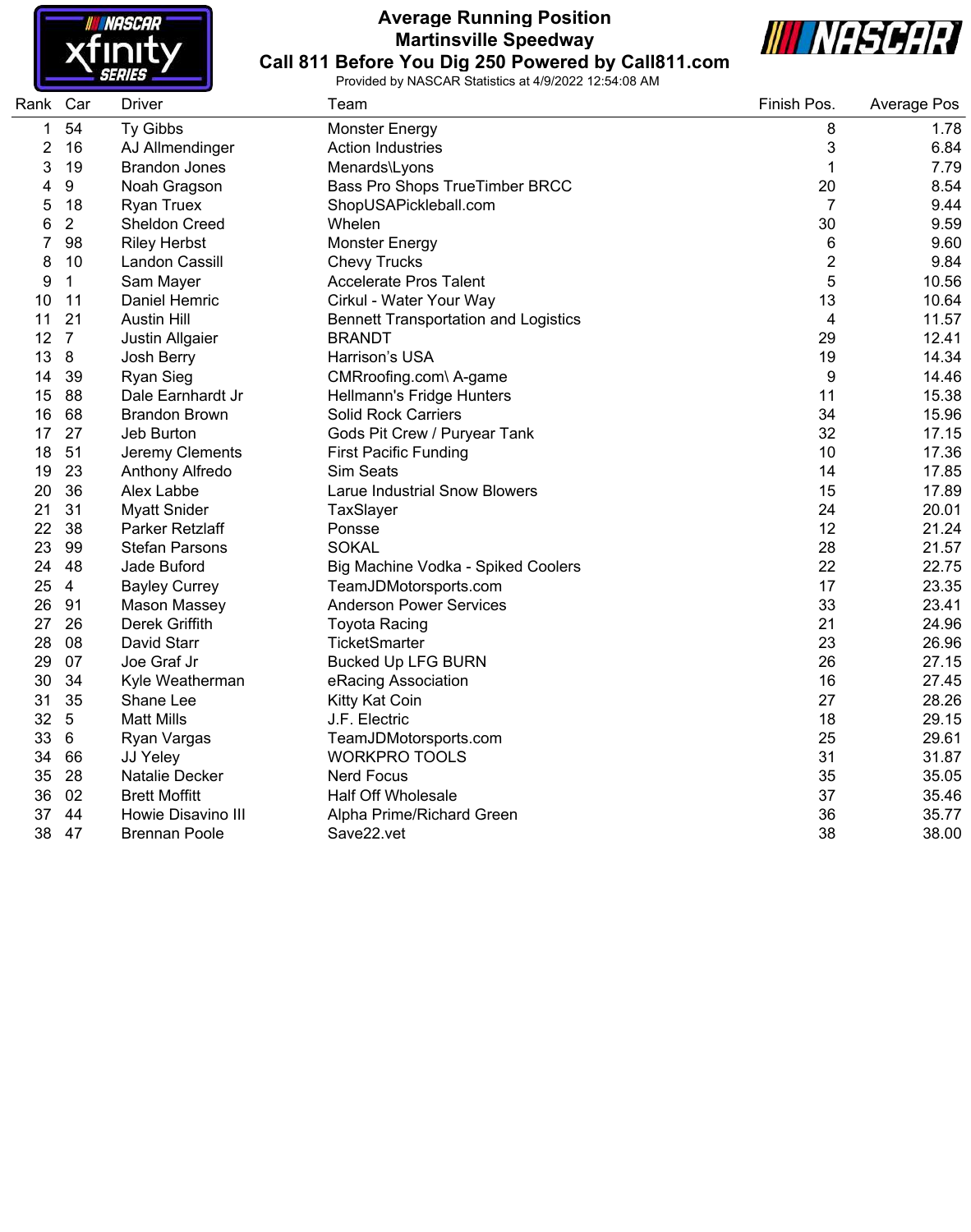

#### **Closers Martinsville Speedway Call 811 Before You Dig 250 Powered by Call811.com**



| Rank Car |                | Driver                | Team                                        | Closing Pos.   | Finish Pos.    | Gained         |
|----------|----------------|-----------------------|---------------------------------------------|----------------|----------------|----------------|
| 1        | 11             | Daniel Hemric         | Cirkul - Water Your Way                     | 25             | 13             | 12             |
| 2        | 34             | Kyle Weatherman       | eRacing Association                         | 27             | 16             | 11             |
| 3        | 5              | <b>Matt Mills</b>     | J.F. Electric                               | 29             | 18             | 11             |
| 4        | 08             | David Starr           | TicketSmarter                               | 32             | 23             | 9              |
| 5        | 10             | Landon Cassill        | <b>Chevy Trucks</b>                         | 8              | $\overline{2}$ | 6              |
| 6        | 21             | <b>Austin Hill</b>    | <b>Bennett Transportation and Logistics</b> | 10             | 4              | 6              |
| 7        | $6\phantom{1}$ | Ryan Vargas           | TeamJDMotorsports.com                       | 31             | 25             | 6              |
| 8        | 18             | <b>Ryan Truex</b>     | ShopUSAPickleball.com                       | 12             | $\overline{7}$ | 5              |
| 9        | 99             | <b>Stefan Parsons</b> | <b>SOKAL</b>                                | 33             | 28             | 5              |
| 10       | 38             | Parker Retzlaff       | Ponsse                                      | 16             | 12             | 4              |
| 11       | 07             | Joe Graf Jr           | <b>Bucked Up LFG BURN</b>                   | 30             | 26             | 4              |
| 12       | 19             | <b>Brandon Jones</b>  | Menards\Lyons                               | 4              | $\mathbf 1$    | 3              |
| 13       | 51             | Jeremy Clements       | <b>First Pacific Funding</b>                | 13             | 10             | 3              |
| 14       | 36             | Alex Labbe            | <b>Larue Industrial Snow Blowers</b>        | 18             | 15             | 3              |
| 15       | 66             | JJ Yeley              | <b>WORKPRO TOOLS</b>                        | 34             | 31             | 3              |
| 16       | 16             | AJ Allmendinger       | <b>Action Industries</b>                    | 5              | 3              | $\overline{c}$ |
| 17       | $\overline{4}$ | <b>Bayley Currey</b>  | TeamJDMotorsports.com                       | 19             | 17             | $\overline{2}$ |
| 18       | 31             | <b>Myatt Snider</b>   | TaxSlayer                                   | 26             | 24             | $\overline{2}$ |
| 19       | 23             | Anthony Alfredo       | Sim Seats                                   | 15             | 14             | 1              |
| 20       | 35             | Shane Lee             | Kitty Kat Coin                              | 28             | 27             | 1              |
| 21       | 98             | <b>Riley Herbst</b>   | <b>Monster Energy</b>                       | 6              | 6              | 0              |
| 22       | 39             | <b>Ryan Sieg</b>      | CMRroofing.com\ A-game                      | 9              | 9              | 0              |
| 23       | 88             | Dale Earnhardt Jr     | Hellmann's Fridge Hunters                   | 11             | 11             | 0              |
| 24       | 26             | Derek Griffith        | <b>Toyota Racing</b>                        | 21             | 21             | 0              |
| 25       | 28             | <b>Natalie Decker</b> | <b>Nerd Focus</b>                           | 35             | 35             | 0              |
| 26       | 44             | Howie Disavino III    | Alpha Prime/Richard Green                   | 36             | 36             | 0              |
| 27       | 02             | <b>Brett Moffitt</b>  | <b>Half Off Wholesale</b>                   | 37             | 37             | 0              |
| 28       | 47             | <b>Brennan Poole</b>  | Save22.vet                                  | 38             | 38             | $\pmb{0}$      |
| 29       | $\mathbf{1}$   | Sam Mayer             | <b>Accelerate Pros Talent</b>               | 3              | 5              | $-2$           |
| 30       | 48             | Jade Buford           | Big Machine Vodka - Spiked Coolers          | 20             | 22             | $-2$           |
| 31       | 8              | Josh Berry            | Harrison's USA                              | 14             | 19             | $-5$           |
| 32       | $\overline{7}$ | Justin Allgaier       | <b>BRANDT</b>                               | 24             | 29             | $-5$           |
| 33       | 54             | Ty Gibbs              | <b>Monster Energy</b>                       | 1              | 8              | $-7$           |
| 34       | 91             | Mason Massey          | <b>Anderson Power Services</b>              | 22             | 33             | $-11$          |
| 35       | 68             | <b>Brandon Brown</b>  | <b>Solid Rock Carriers</b>                  | 23             | 34             | $-11$          |
| 36       | 27             | Jeb Burton            | Gods Pit Crew / Puryear Tank                | 17             | 32             | $-15$          |
| 37       | $9\,$          | Noah Gragson          | Bass Pro Shops TrueTimber BRCC              | $\overline{2}$ | 20             | $-18$          |
| 38       | $\overline{2}$ | Sheldon Creed         | Whelen                                      | $\overline{7}$ | 30             | $-23$          |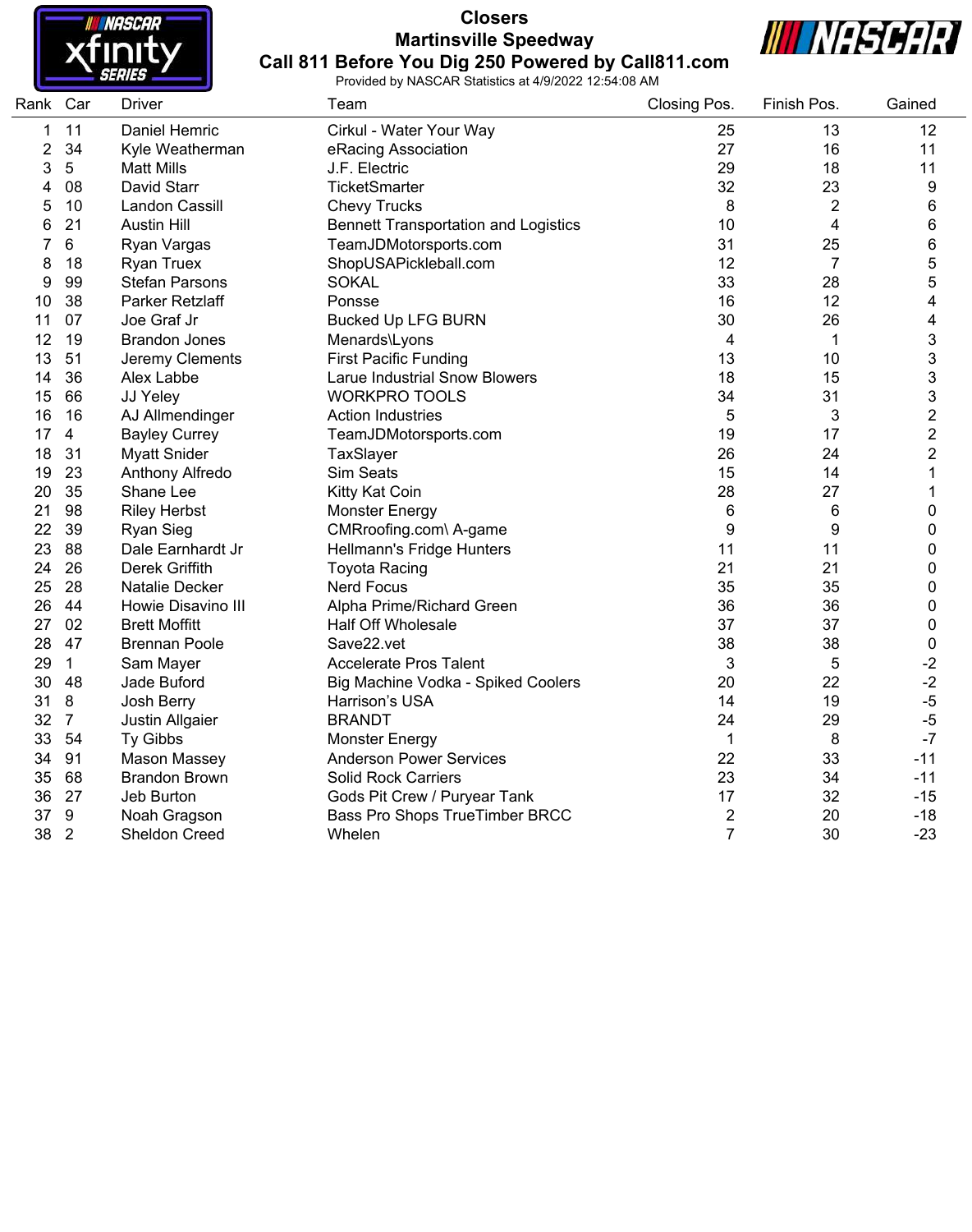

## **Driver Rating Martinsville Speedway Call 811 Before You Dig 250 Powered by Call811.com**



| Rank Car |                  | <b>Driver</b>         | Team                                        | Finish Pos.    | <b>Driver Rating</b> |
|----------|------------------|-----------------------|---------------------------------------------|----------------|----------------------|
| 1        | 54               | Ty Gibbs              | <b>Monster Energy</b>                       | 8              | 136.3                |
| 2        | 16               | AJ Allmendinger       | <b>Action Industries</b>                    | 3              | 112.0                |
| 3        | 19               | <b>Brandon Jones</b>  | Menards\Lyons                               | 1              | 111.7                |
| 4        | 18               | <b>Ryan Truex</b>     | ShopUSAPickleball.com                       | $\overline{7}$ | 105.5                |
| 5        | $\boldsymbol{9}$ | Noah Gragson          | Bass Pro Shops TrueTimber BRCC              | 20             | 103.0                |
| 6        | 10               | Landon Cassill        | <b>Chevy Trucks</b>                         | $\overline{2}$ | 96.5                 |
| 7        | 11               | Daniel Hemric         | Cirkul - Water Your Way                     | 13             | 95.3                 |
| 8        | 98               | <b>Riley Herbst</b>   | <b>Monster Energy</b>                       | 6              | 94.1                 |
| 9        | $\mathbf 1$      | Sam Mayer             | <b>Accelerate Pros Talent</b>               | 5              | 91.4                 |
| 10       | $\overline{2}$   | <b>Sheldon Creed</b>  | Whelen                                      | 30             | 89.9                 |
| 11       | 7                | Justin Allgaier       | <b>BRANDT</b>                               | 29             | 88.7                 |
| 12       | 21               | <b>Austin Hill</b>    | <b>Bennett Transportation and Logistics</b> | 4              | 87.5                 |
| 13       | 8                | Josh Berry            | Harrison's USA                              | 19             | 84.2                 |
| 14       | 39               | <b>Ryan Sieg</b>      | CMRroofing.com\ A-game                      | 9              | 82.2                 |
| 15       | 88               | Dale Earnhardt Jr     | Hellmann's Fridge Hunters                   | 11             | 79.6                 |
| 16       | 51               | Jeremy Clements       | <b>First Pacific Funding</b>                | 10             | 72.2                 |
| 17       | 27               | Jeb Burton            | Gods Pit Crew / Puryear Tank                | 32             | 70.7                 |
| 18       | 68               | <b>Brandon Brown</b>  | <b>Solid Rock Carriers</b>                  | 34             | 69.8                 |
| 19       | 36               | Alex Labbe            | <b>Larue Industrial Snow Blowers</b>        | 15             | 68.7                 |
| 20       | 23               | Anthony Alfredo       | Sim Seats                                   | 14             | 67.7                 |
| 21       | 38               | Parker Retzlaff       | Ponsse                                      | 12             | 64.3                 |
| 22       | 48               | Jade Buford           | Big Machine Vodka - Spiked Coolers          | 22             | 58.7                 |
| 23       | $\overline{4}$   | <b>Bayley Currey</b>  | TeamJDMotorsports.com                       | 17             | 57.8                 |
| 24       | 31               | <b>Myatt Snider</b>   | TaxSlayer                                   | 24             | 56.5                 |
| 25       | 99               | <b>Stefan Parsons</b> | <b>SOKAL</b>                                | 28             | 56.5                 |
| 26       | 26               | Derek Griffith        | <b>Toyota Racing</b>                        | 21             | 56.0                 |
| 27       | 91               | Mason Massey          | <b>Anderson Power Services</b>              | 33             | 53.2                 |
| 28       | 34               | Kyle Weatherman       | eRacing Association                         | 16             | 49.2                 |
| 29       | 08               | David Starr           | <b>TicketSmarter</b>                        | 23             | 48.6                 |
| 30       | 5                | <b>Matt Mills</b>     | J.F. Electric                               | 18             | 47.8                 |
| 31       | 07               | Joe Graf Jr           | <b>Bucked Up LFG BURN</b>                   | 26             | 44.3                 |
| 32       | 35               | Shane Lee             | Kitty Kat Coin                              | 27             | 40.7                 |
| 33       | 6                | Ryan Vargas           | TeamJDMotorsports.com                       | 25             | 39.7                 |
| 34       | 66               | JJ Yeley              | <b>WORKPRO TOOLS</b>                        | 31             | 33.0                 |
| 35       | 02               | <b>Brett Moffitt</b>  | <b>Half Off Wholesale</b>                   | 37             | 28.5                 |
| 36       | 28               | <b>Natalie Decker</b> | <b>Nerd Focus</b>                           | 35             | 27.7                 |
| 37       | 44               | Howie Disavino III    | Alpha Prime/Richard Green                   | 36             | 27.5                 |
| 38       | 47               | <b>Brennan Poole</b>  | Save22.vet                                  | 38             | 26.0                 |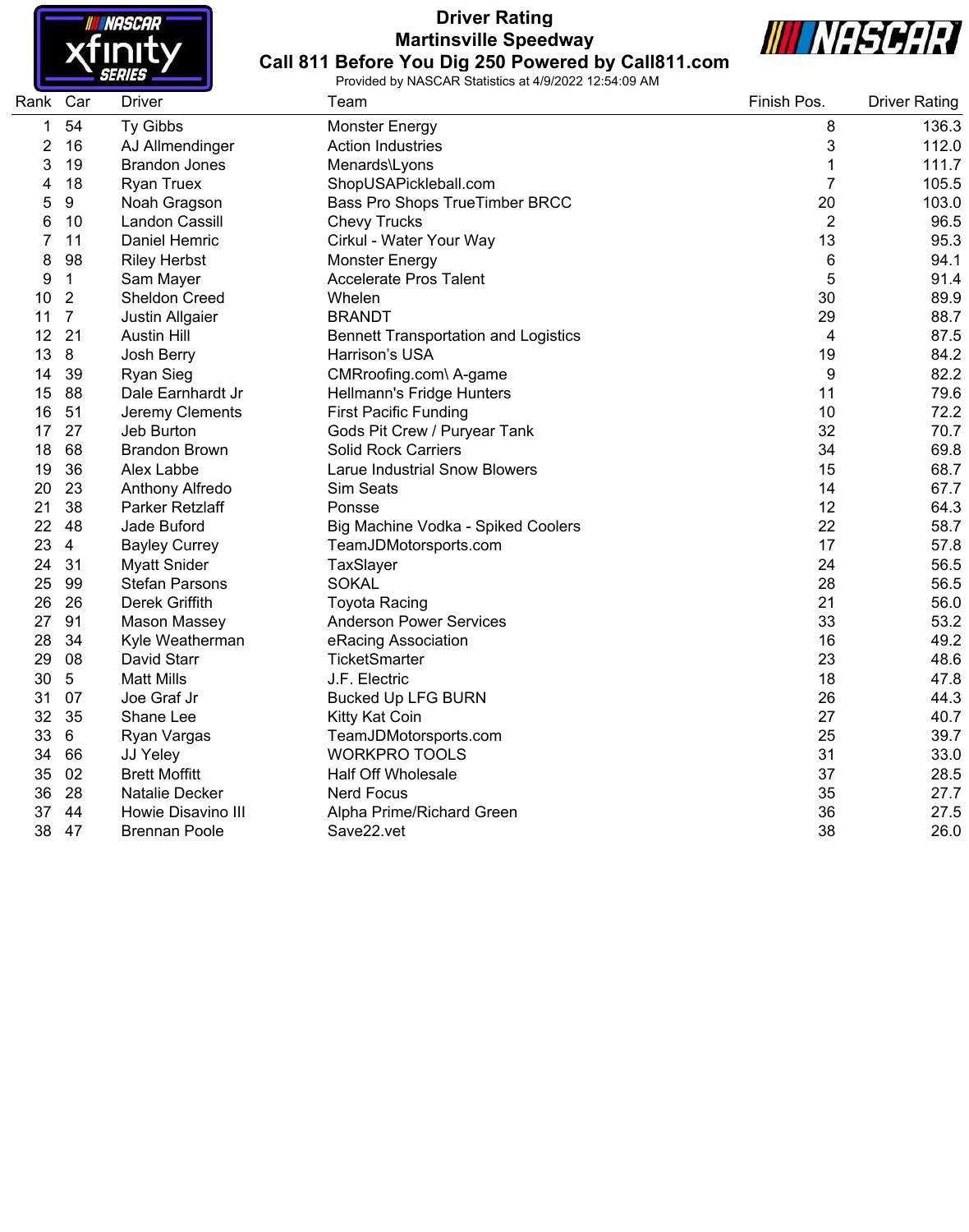

## **Fastest Drivers Early In A Run Martinsville Speedway Call 811 Before You Dig 250 Powered by Call811.com**



| Rank | Car            | Driver                | Team                                        | Laps | Finish Pos.    | Speed  |
|------|----------------|-----------------------|---------------------------------------------|------|----------------|--------|
| 1    | 54             | Ty Gibbs              | <b>Monster Energy</b>                       | 261  | 8              | 92.651 |
| 2    | 16             | AJ Allmendinger       | <b>Action Industries</b>                    | 261  | 3              | 91.730 |
| 3    | 18             | <b>Ryan Truex</b>     | ShopUSAPickleball.com                       | 261  | 7              | 91.300 |
| 4    | 10             | Landon Cassill        | <b>Chevy Trucks</b>                         | 261  | $\overline{2}$ | 91.142 |
| 5    | 19             | <b>Brandon Jones</b>  | Menards\Lyons                               | 261  | 1              | 91.034 |
| 6    | 98             | <b>Riley Herbst</b>   | <b>Monster Energy</b>                       | 261  | 6              | 90.938 |
|      | 1              | Sam Mayer             | Accelerate Pros Talent                      | 261  | 5              | 90.824 |
| 8    | 39             | <b>Ryan Sieg</b>      | CMRroofing.com\ A-game                      | 261  | 9              | 90.744 |
| 9    | 21             | <b>Austin Hill</b>    | <b>Bennett Transportation and Logistics</b> | 261  | 4              | 90.486 |
| 10   | 31             | <b>Myatt Snider</b>   | TaxSlayer                                   | 260  | 24             | 90.395 |
| 11   | 88             | Dale Earnhardt Jr     | Hellmann's Fridge Hunters                   | 261  | 11             | 90.339 |
| 12   | 36             | Alex Labbe            | <b>Larue Industrial Snow Blowers</b>        | 261  | 15             | 90.009 |
| 13   | 38             | Parker Retzlaff       | Ponsse                                      | 261  | 12             | 89.953 |
| 14   | 51             | Jeremy Clements       | <b>First Pacific Funding</b>                | 261  | 10             | 89.949 |
| 15   | 35             | Shane Lee             | Kitty Kat Coin                              | 260  | 27             | 89.157 |
| 16   | 66             | JJ Yeley              | <b>WORKPRO TOOLS</b>                        | 259  | 31             | 87.161 |
| 17   | 9              | Noah Gragson          | Bass Pro Shops TrueTimber BRCC              | 261  | 20             | 82.904 |
| 18   | 5              | <b>Matt Mills</b>     | J.F. Electric                               | 261  | 18             | 79.105 |
| 19   | 8              | Josh Berry            | Harrison's USA                              | 261  | 19             | 73.912 |
| 20   | 26             | Derek Griffith        | <b>Toyota Racing</b>                        | 261  | 21             | 72.186 |
| 21   | 4              | <b>Bayley Currey</b>  | TeamJDMotorsports.com                       | 261  | 17             | 71.297 |
| 22   | 48             | Jade Buford           | Big Machine Vodka - Spiked Coolers          | 260  | 22             | 70.978 |
| 23   | 07             | Joe Graf Jr           | <b>Bucked Up LFG BURN</b>                   | 260  | 26             | 70.938 |
| 24   | 7              | Justin Allgaier       | <b>BRANDT</b>                               | 260  | 29             | 70.384 |
| 25   | 34             | Kyle Weatherman       | eRacing Association                         | 261  | 16             | 69.889 |
| 26   | 6              | Ryan Vargas           | TeamJDMotorsports.com                       | 260  | 25             | 69.830 |
| 27   | 11             | Daniel Hemric         | Cirkul - Water Your Way                     | 261  | 13             | 67.256 |
| 28   | 08             | David Starr           | <b>TicketSmarter</b>                        | 260  | 23             | 66.957 |
| 29   | 99             | <b>Stefan Parsons</b> | <b>SOKAL</b>                                | 260  | 28             | 65.489 |
| 30   | 23             | Anthony Alfredo       | Sim Seats                                   | 261  | 14             | 63.628 |
| 31   | $\overline{2}$ | Sheldon Creed         | Whelen                                      | 259  | 30             | 63.519 |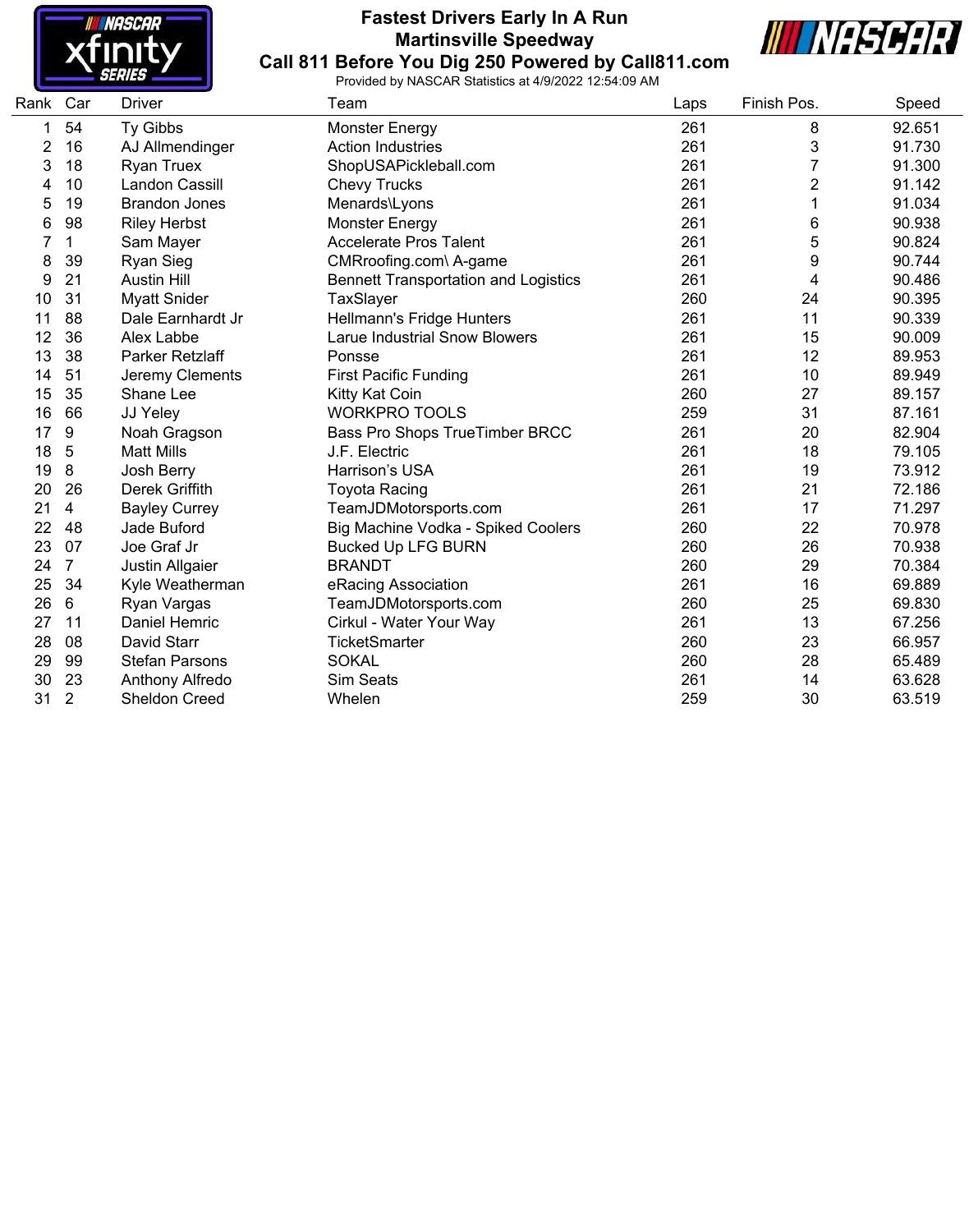

## **Fastest Drivers Late In A Run Martinsville Speedway Call 811 Before You Dig 250 Powered by Call811.com**



| Rank Car |                | <b>Driver</b>          | Team                                        | Laps | Finish Pos.    | Speed  |
|----------|----------------|------------------------|---------------------------------------------|------|----------------|--------|
| 1        | $\overline{7}$ | <b>Justin Allgaier</b> | <b>BRANDT</b>                               | 260  | 29             | 90.825 |
| 2        | 11             | <b>Daniel Hemric</b>   | Cirkul - Water Your Way                     | 261  | 13             | 90.514 |
| 3        | $\overline{2}$ | <b>Sheldon Creed</b>   | Whelen                                      | 259  | 30             | 90.273 |
| 4        | 23             | Anthony Alfredo        | <b>Sim Seats</b>                            | 261  | 14             | 89.531 |
| 5        | 26             | Derek Griffith         | <b>Toyota Racing</b>                        | 261  | 21             | 89.476 |
| 6        | 48             | Jade Buford            | Big Machine Vodka - Spiked Coolers          | 260  | 22             | 89.400 |
|          | 99             | <b>Stefan Parsons</b>  | <b>SOKAL</b>                                | 260  | 28             | 89.333 |
| 8        | 08             | David Starr            | <b>TicketSmarter</b>                        | 260  | 23             | 88.758 |
| 9        | 07             | Joe Graf Jr            | <b>Bucked Up LFG BURN</b>                   | 260  | 26             | 88.671 |
| 10       | 6              | Ryan Vargas            | TeamJDMotorsports.com                       | 260  | 25             | 87.859 |
| 11       | 34             | Kyle Weatherman        | eRacing Association                         | 261  | 16             | 87.710 |
| 12       | 4              | <b>Bayley Currey</b>   | TeamJDMotorsports.com                       | 261  | 17             | 80.721 |
| 13       | 8              | Josh Berry             | Harrison's USA                              | 261  | 19             | 77.939 |
| 14       | 19             | <b>Brandon Jones</b>   | Menards\Lyons                               | 261  | 1              | 75.791 |
| 15       | 9              | Noah Gragson           | <b>Bass Pro Shops TrueTimber BRCC</b>       | 261  | 20             | 75.416 |
| 16       | 54             | Ty Gibbs               | Monster Energy                              | 261  | 8              | 70.090 |
| 17       | 98             | <b>Riley Herbst</b>    | <b>Monster Energy</b>                       | 261  | 6              | 69.819 |
| 18       | 1              | Sam Mayer              | <b>Accelerate Pros Talent</b>               | 261  | 5              | 69.741 |
| 19       | 16             | AJ Allmendinger        | <b>Action Industries</b>                    | 261  | 3              | 69.710 |
| 20       | 18             | <b>Ryan Truex</b>      | ShopUSAPickleball.com                       | 261  | 7              | 68.700 |
| 21       | 88             | Dale Earnhardt Jr      | Hellmann's Fridge Hunters                   | 261  | 11             | 68.593 |
| 22       | 10             | Landon Cassill         | <b>Chevy Trucks</b>                         | 261  | $\overline{c}$ | 68.406 |
| 23       | 21             | <b>Austin Hill</b>     | <b>Bennett Transportation and Logistics</b> | 261  | 4              | 68.017 |
| 24       | 38             | Parker Retzlaff        | Ponsse                                      | 261  | 12             | 67.953 |
| 25       | 39             | <b>Ryan Sieg</b>       | CMRroofing.com\ A-game                      | 261  | 9              | 67.884 |
| 26       | 5              | <b>Matt Mills</b>      | J.F. Electric                               | 261  | 18             | 67.545 |
| 27       | 36             | Alex Labbe             | <b>Larue Industrial Snow Blowers</b>        | 261  | 15             | 67.501 |
| 28       | 31             | <b>Myatt Snider</b>    | TaxSlayer                                   | 260  | 24             | 66.580 |
| 29       | 51             | Jeremy Clements        | <b>First Pacific Funding</b>                | 261  | 10             | 65.288 |
| 30       | 35             | Shane Lee              | Kitty Kat Coin                              | 260  | 27             | 60.935 |
| 31       | 66             | JJ Yeley               | <b>WORKPRO TOOLS</b>                        | 259  | 31             | 46.631 |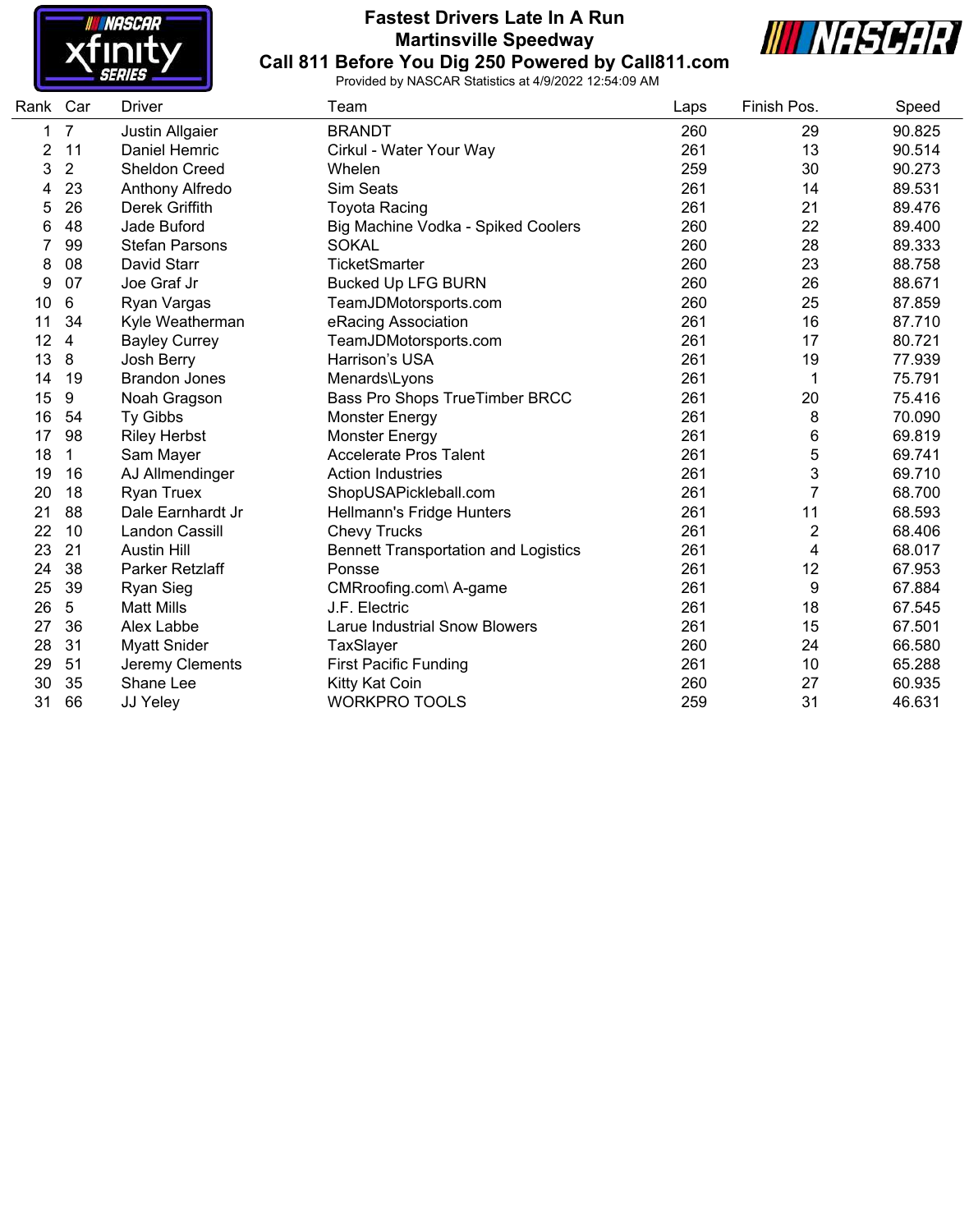

#### **Fastest Laps Run Martinsville Speedway Call 811 Before You Dig 250 Powered by Call811.com**



| Rank Car        |                | <b>Driver</b>        | Team                           | Percentage | Finish Pos. | Laps |
|-----------------|----------------|----------------------|--------------------------------|------------|-------------|------|
|                 | 54             | Ty Gibbs             | <b>Monster Energy</b>          | 56.7       | 8           | 80   |
|                 | 2 9            | Noah Gragson         | Bass Pro Shops TrueTimber BRCC | 17.0       | 20          | 24   |
|                 | 3 <sub>7</sub> | Justin Allgaier      | <b>BRANDT</b>                  | 12.1       | 29          | 17   |
|                 | 4 19           | <b>Brandon Jones</b> | Menards\Lyons                  | 6.4        |             | 9    |
| 5 1             |                | Sam Mayer            | <b>Accelerate Pros Talent</b>  | 4.3        | 5           | 6    |
|                 | 6 8            | Josh Berry           | Harrison's USA                 | 1.4        | 19          |      |
|                 | 7 16           | AJ Allmendinger      | Action Industries              | 0.7        |             |      |
| 8               | 18             | <b>Ryan Truex</b>    | ShopUSAPickleball.com          | 0.7        |             |      |
| 9               | 88             | Dale Earnhardt Jr    | Hellmann's Fridge Hunters      | 0.7        | 11          |      |
| 10              | $-11$          | Daniel Hemric        | Cirkul - Water Your Way        | 0.7        | 13          |      |
| 11              | 08             | David Starr          | <b>TicketSmarter</b>           | 0.7        | 23          |      |
| 12 <sub>2</sub> |                | <b>Sheldon Creed</b> | Whelen                         | 0.7        | 30          |      |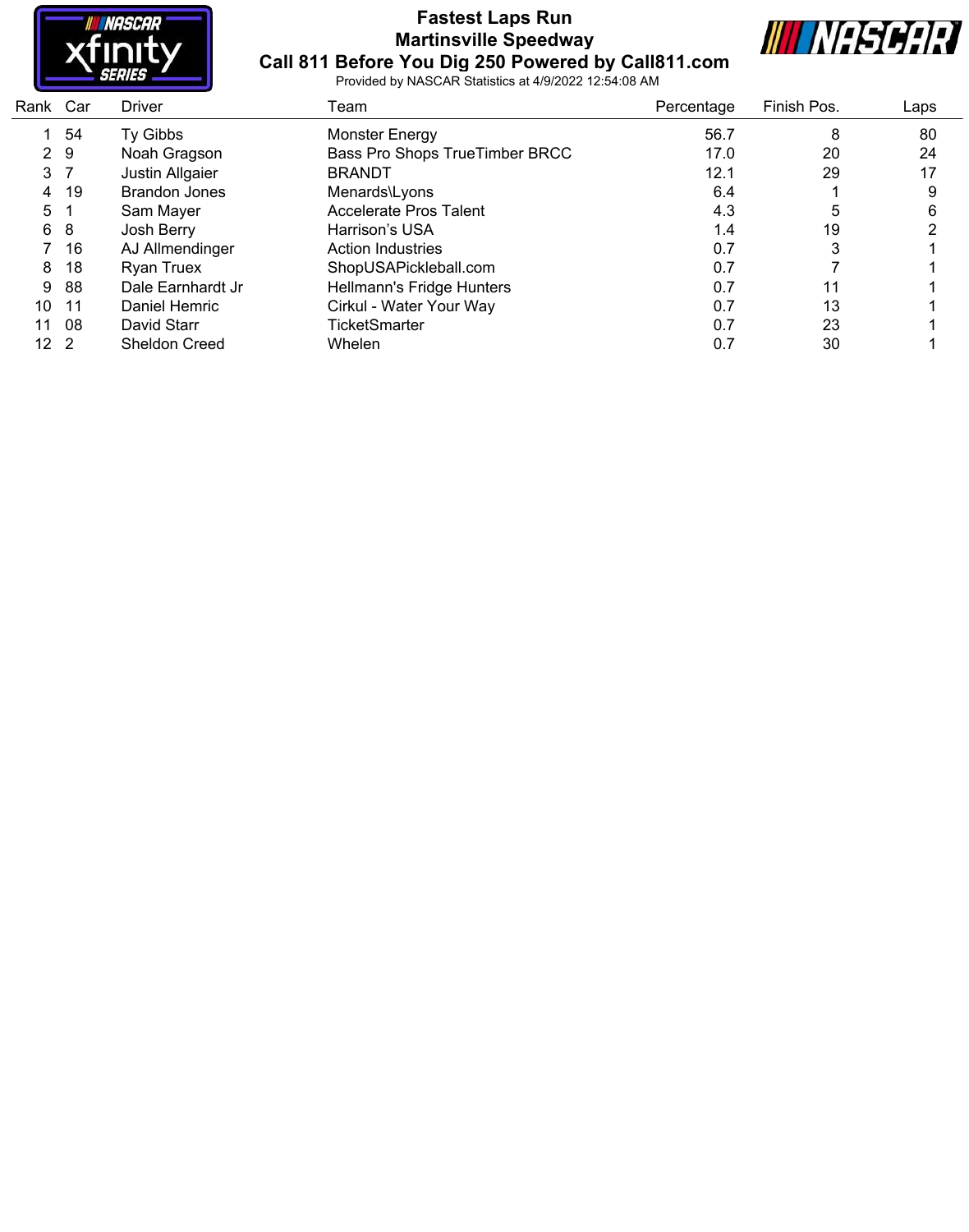

#### **Fastest on Restarts Martinsville Speedway Call 811 Before You Dig 250 Powered by Call811.com**



| Rank Car |                | Driver                | Team                                        | Finish Pos.    | Average Speed |
|----------|----------------|-----------------------|---------------------------------------------|----------------|---------------|
| 1        | 68             | <b>Brandon Brown</b>  | <b>Solid Rock Carriers</b>                  | 34             | 89.673        |
| 2        | 44             | Howie Disavino III    | Alpha Prime/Richard Green                   | 36             | 89.140        |
| 3        | 27             | Jeb Burton            | Gods Pit Crew / Puryear Tank                | 32             | 84.459        |
| 4        | 54             | Ty Gibbs              | <b>Monster Energy</b>                       | 8              | 83.454        |
| 5        | 9              | Noah Gragson          | Bass Pro Shops TrueTimber BRCC              | 20             | 82.846        |
| 6        | 16             | AJ Allmendinger       | <b>Action Industries</b>                    | 3              | 82.732        |
| 7        | 19             | <b>Brandon Jones</b>  | Menards\Lyons                               | 1              | 82.722        |
| 8        | 18             | <b>Ryan Truex</b>     | ShopUSAPickleball.com                       | $\overline{7}$ | 82.584        |
| 9        | 11             | Daniel Hemric         | Cirkul - Water Your Way                     | 13             | 82.538        |
| 10       | 1              | Sam Mayer             | <b>Accelerate Pros Talent</b>               | 5              | 82.537        |
| 11       | 10             | Landon Cassill        | <b>Chevy Trucks</b>                         | $\overline{c}$ | 82.533        |
| 12       | 98             | <b>Riley Herbst</b>   | <b>Monster Energy</b>                       | 6              | 82.394        |
| 13       | $\overline{2}$ | <b>Sheldon Creed</b>  | Whelen                                      | 30             | 82.384        |
| 14       | 21             | <b>Austin Hill</b>    | <b>Bennett Transportation and Logistics</b> | 4              | 82.241        |
| 15       | 39             | Ryan Sieg             | CMRroofing.com\ A-game                      | 9              | 82.176        |
| 16       | 88             | Dale Earnhardt Jr     | Hellmann's Fridge Hunters                   | 11             | 82.173        |
| 17       | 8              | Josh Berry            | Harrison's USA                              | 19             | 82.023        |
| 18       | $\overline{5}$ | <b>Matt Mills</b>     | J.F. Electric                               | 18             | 81.914        |
| 19       | 51             | Jeremy Clements       | <b>First Pacific Funding</b>                | 10             | 81.888        |
| 20       | 38             | Parker Retzlaff       | Ponsse                                      | 12             | 81.800        |
| 21       | 48             | Jade Buford           | Big Machine Vodka - Spiked Coolers          | 22             | 81.794        |
| 22       | 36             | Alex Labbe            | <b>Larue Industrial Snow Blowers</b>        | 15             | 81.781        |
| 23       | 23             | Anthony Alfredo       | Sim Seats                                   | 14             | 81.690        |
| 24       | $\overline{7}$ | Justin Allgaier       | <b>BRANDT</b>                               | 29             | 81.545        |
| 25       | 99             | <b>Stefan Parsons</b> | <b>SOKAL</b>                                | 28             | 81.482        |
| 26       | 08             | David Starr           | <b>TicketSmarter</b>                        | 23             | 81.268        |
| 27       | 31             | <b>Myatt Snider</b>   | TaxSlayer                                   | 24             | 81.239        |
| 28       | 07             | Joe Graf Jr           | <b>Bucked Up LFG BURN</b>                   | 26             | 81.043        |
| 29       | 34             | Kyle Weatherman       | eRacing Association                         | 16             | 80.986        |
| 30       | 35             | Shane Lee             | Kitty Kat Coin                              | 27             | 80.974        |
| 31       | 6              | Ryan Vargas           | TeamJDMotorsports.com                       | 25             | 80.965        |
| 32       | $\overline{4}$ | <b>Bayley Currey</b>  | TeamJDMotorsports.com                       | 17             | 80.961        |
| 33       | 91             | <b>Mason Massey</b>   | <b>Anderson Power Services</b>              | 33             | 80.799        |
| 34       | 66             | JJ Yeley              | <b>WORKPRO TOOLS</b>                        | 31             | 78.896        |
| 35       | 28             | Natalie Decker        | <b>Nerd Focus</b>                           | 35             | 77.770        |
| 36       | 26             | Derek Griffith        | <b>Toyota Racing</b>                        | 21             | 59.052        |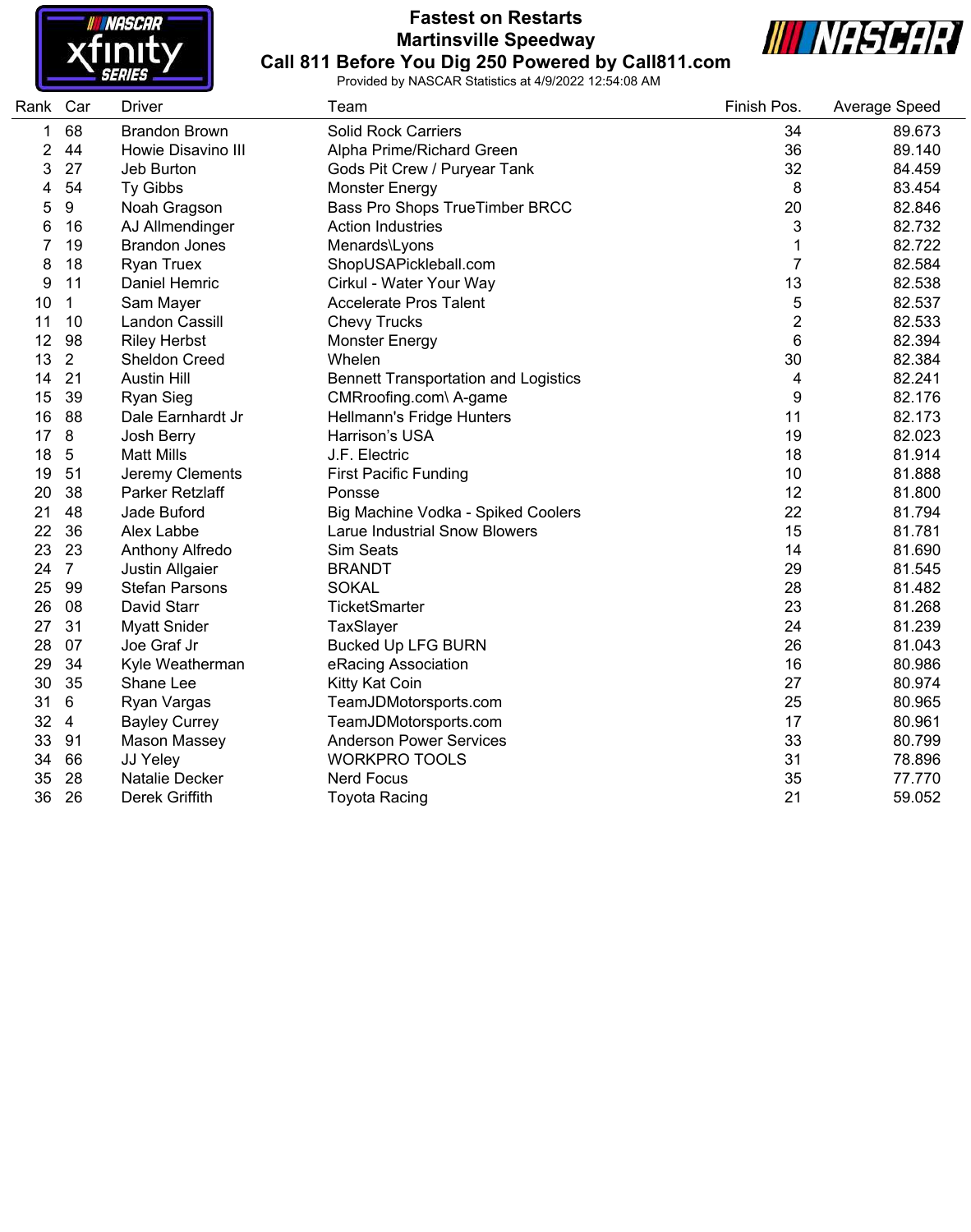

#### **Green Flag Passes Martinsville Speedway Call 811 Before You Dig 250 Powered by Call811.com**



| Rank | Car             | <b>Driver</b>         | Team                                        | Finish Pos.    | <b>Green Flag Passes</b> |
|------|-----------------|-----------------------|---------------------------------------------|----------------|--------------------------|
| 1    | $\mathbf{1}$    | Sam Mayer             | <b>Accelerate Pros Talent</b>               | 5              | 71                       |
| 2    | 8               | Josh Berry            | Harrison's USA                              | 19             | 69                       |
| 3    | 38              | Parker Retzlaff       | Ponsse                                      | 12             | 63                       |
| 4    | 48              | Jade Buford           | Big Machine Vodka - Spiked Coolers          | 22             | 61                       |
| 5    | 88              | Dale Earnhardt Jr     | Hellmann's Fridge Hunters                   | 11             | 57                       |
| 6    | 10              | <b>Landon Cassill</b> | <b>Chevy Trucks</b>                         | $\overline{2}$ | 56                       |
| 7    | $\overline{2}$  | Sheldon Creed         | Whelen                                      | 30             | 56                       |
| 8    | 39              | <b>Ryan Sieg</b>      | CMRroofing.com\ A-game                      | 9              | 54                       |
| 9    | 23              | Anthony Alfredo       | Sim Seats                                   | 14             | 51                       |
| 10   | 27              | Jeb Burton            | Gods Pit Crew / Puryear Tank                | 32             | 51                       |
| 11   | 21              | <b>Austin Hill</b>    | <b>Bennett Transportation and Logistics</b> | 4              | 50                       |
| 12   | 19              | <b>Brandon Jones</b>  | Menards\Lyons                               | 1              | 48                       |
| 13   | 51              | Jeremy Clements       | <b>First Pacific Funding</b>                | 10             | 48                       |
| 14   | 16              | AJ Allmendinger       | <b>Action Industries</b>                    | 3              | 47                       |
| 15   | 36              | Alex Labbe            | <b>Larue Industrial Snow Blowers</b>        | 15             | 47                       |
| 16   | 68              | <b>Brandon Brown</b>  | <b>Solid Rock Carriers</b>                  | 34             | 47                       |
| 17   | 26              | Derek Griffith        | <b>Toyota Racing</b>                        | 21             | 46                       |
| 18   | 08              | David Starr           | TicketSmarter                               | 23             | 46                       |
| 19   | 99              | <b>Stefan Parsons</b> | <b>SOKAL</b>                                | 28             | 46                       |
| 20   | 9               | Noah Gragson          | Bass Pro Shops TrueTimber BRCC              | 20             | 44                       |
| 21   | 31              | <b>Myatt Snider</b>   | TaxSlayer                                   | 24             | 44                       |
| 22   | 4               | <b>Bayley Currey</b>  | TeamJDMotorsports.com                       | 17             | 42                       |
| 23   | 11              | Daniel Hemric         | Cirkul - Water Your Way                     | 13             | 41                       |
| 24   | 18              | <b>Ryan Truex</b>     | ShopUSAPickleball.com                       | 7              | 40                       |
| 25   | $5\phantom{.0}$ | <b>Matt Mills</b>     | J.F. Electric                               | 18             | 33                       |
| 26   | 98              | <b>Riley Herbst</b>   | <b>Monster Energy</b>                       | 6              | 32                       |
| 27   | $\overline{7}$  | Justin Allgaier       | <b>BRANDT</b>                               | 29             | 32                       |
| 28   | 91              | Mason Massey          | <b>Anderson Power Services</b>              | 33             | 32                       |
| 29   | 34              | Kyle Weatherman       | eRacing Association                         | 16             | 31                       |
| 30   | 6               | Ryan Vargas           | TeamJDMotorsports.com                       | 25             | 29                       |
| 31   | 07              | Joe Graf Jr           | <b>Bucked Up LFG BURN</b>                   | 26             | 29                       |
| 32   | 35              | Shane Lee             | Kitty Kat Coin                              | 27             | 22                       |
| 33   | 66              | JJ Yeley              | <b>WORKPRO TOOLS</b>                        | 31             | 14                       |
| 34   | 54              | Ty Gibbs              | <b>Monster Energy</b>                       | 8              | 12                       |
| 35   | 44              | Howie Disavino III    | Alpha Prime/Richard Green                   | 36             | 4                        |
| 36   | 28              | Natalie Decker        | <b>Nerd Focus</b>                           | 35             | $\overline{2}$           |
| 37   | 02              | <b>Brett Moffitt</b>  | Half Off Wholesale                          | 37             | $\mathbf 0$              |
| 38   | 47              | <b>Brennan Poole</b>  | Save22.vet                                  | 38             | $\mathbf 0$              |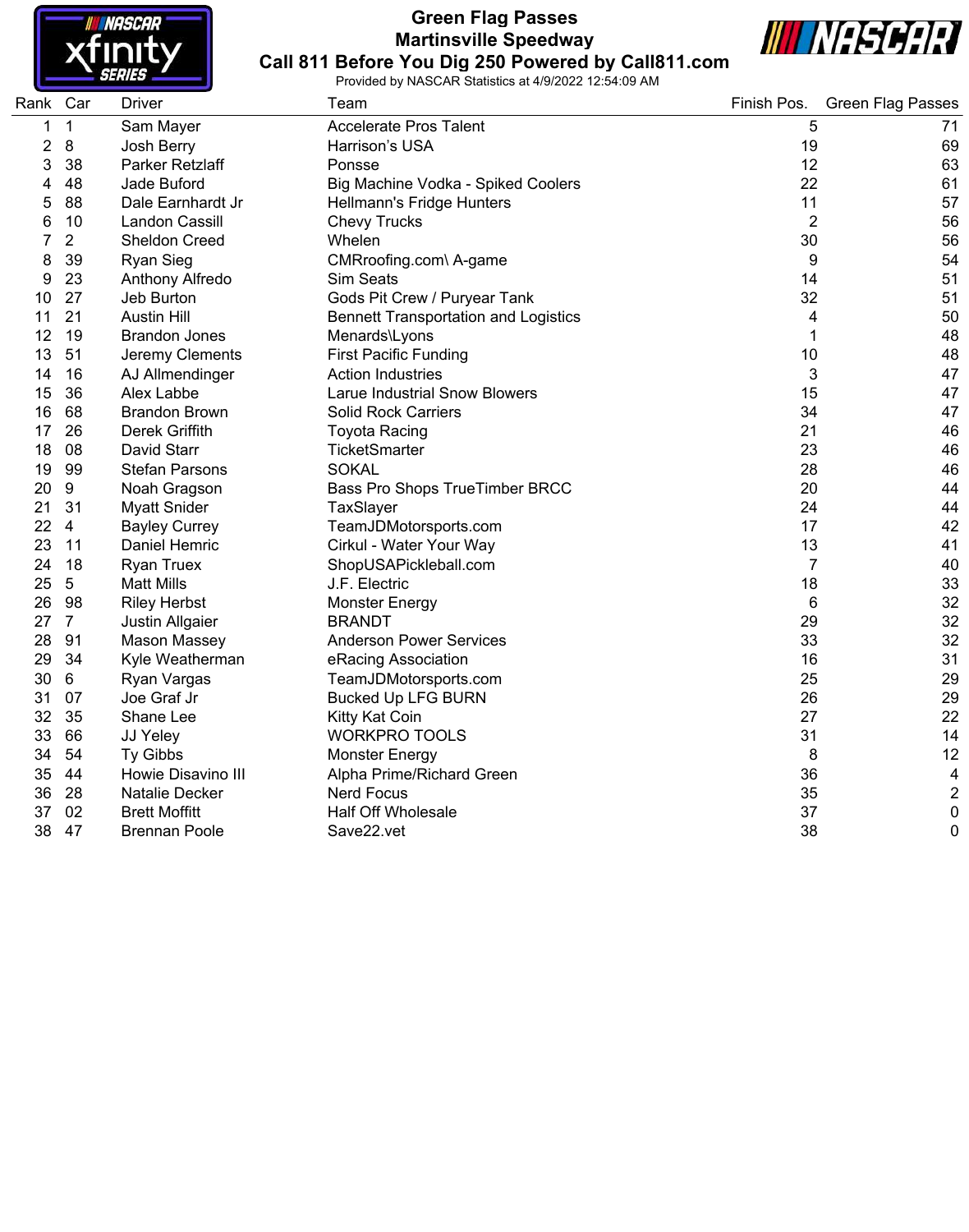

#### **Green Flag Speed Martinsville Speedway Call 811 Before You Dig 250 Powered by Call811.com**



|          |                  |                       | Flovided by INASCAIN Statistics at 4/9/2022 T2.04.09 AIVI |                |                  |
|----------|------------------|-----------------------|-----------------------------------------------------------|----------------|------------------|
| Rank Car |                  | <b>Driver</b>         | Team                                                      | Finish Pos.    | Green Flag Speed |
| 1        | $\boldsymbol{9}$ | Noah Gragson          | Bass Pro Shops TrueTimber BRCC                            | 20             | 90.582           |
| 2        | $\overline{7}$   | Justin Allgaier       | <b>BRANDT</b>                                             | 29             | 90.426           |
| 3        | 54               | Ty Gibbs              | <b>Monster Energy</b>                                     | 8              | 90.403           |
| 4        | 8                | Josh Berry            | Harrison's USA                                            | 19             | 90.043           |
| 5        | 27               | Jeb Burton            | Gods Pit Crew / Puryear Tank                              | 32             | 89.936           |
| 6        | 68               | <b>Brandon Brown</b>  | <b>Solid Rock Carriers</b>                                | 34             | 89.898           |
| 7        | 2                | Sheldon Creed         | Whelen                                                    | 30             | 89.890           |
| 8        | 11               | Daniel Hemric         | Cirkul - Water Your Way                                   | 13             | 89.787           |
| 9        | 16               | AJ Allmendinger       | <b>Action Industries</b>                                  | 3              | 89.658           |
| 10       | 18               | <b>Ryan Truex</b>     | ShopUSAPickleball.com                                     | 7              | 89.620           |
| 11       | 44               | Howie Disavino III    | Alpha Prime/Richard Green                                 | 36             | 89.511           |
| 12       | 19               | <b>Brandon Jones</b>  | Menards\Lyons                                             | 1              | 89.445           |
| 13       | 10               | Landon Cassill        | <b>Chevy Trucks</b>                                       | $\overline{2}$ | 89.428           |
| 14       | 1                | Sam Mayer             | <b>Accelerate Pros Talent</b>                             | 5              | 89.405           |
| 15       | 91               | Mason Massey          | <b>Anderson Power Services</b>                            | 33             | 89.279           |
| 16       | 98               | <b>Riley Herbst</b>   | Monster Energy                                            | 6              | 89.254           |
| 17       | 88               | Dale Earnhardt Jr     | Hellmann's Fridge Hunters                                 | 11             | 89.202           |
| 18       | 39               | Ryan Sieg             | CMRroofing.com\ A-game                                    | 9              | 89.150           |
| 19       | 21               | <b>Austin Hill</b>    | <b>Bennett Transportation and Logistics</b>               | $\overline{4}$ | 89.138           |
| 20       | 48               | Jade Buford           | Big Machine Vodka - Spiked Coolers                        | 22             | 89.008           |
| 21       | 26               | Derek Griffith        | <b>Toyota Racing</b>                                      | 21             | 89.004           |
| 22       | 99               | <b>Stefan Parsons</b> | <b>SOKAL</b>                                              | 28             | 88.976           |
| 23       | 23               | Anthony Alfredo       | <b>Sim Seats</b>                                          | 14             | 88.819           |
| 24       | 36               | Alex Labbe            | Larue Industrial Snow Blowers                             | 15             | 88.806           |
| 25       | 51               | Jeremy Clements       | <b>First Pacific Funding</b>                              | 10             | 88.766           |
| 26       | $\overline{4}$   | <b>Bayley Currey</b>  | TeamJDMotorsports.com                                     | 17             | 88.746           |
| 27       | 38               | Parker Retzlaff       | Ponsse                                                    | 12             | 88.720           |
| 28       | $5\,$            | <b>Matt Mills</b>     | J.F. Electric                                             | 18             | 88.427           |
| 29       | 08               | David Starr           | <b>TicketSmarter</b>                                      | 23             | 88.415           |
| 30       | 07               | Joe Graf Jr           | <b>Bucked Up LFG BURN</b>                                 | 26             | 88.386           |
| 31       | 31               | <b>Myatt Snider</b>   | TaxSlayer                                                 | 24             | 88.191           |
| 32       | $6\phantom{1}6$  | Ryan Vargas           | TeamJDMotorsports.com                                     | 25             | 88.167           |
| 33       | 35               | Shane Lee             | Kitty Kat Coin                                            | 27             | 88.110           |
| 34       | 34               | Kyle Weatherman       | eRacing Association                                       | 16             | 87.912           |
| 35       | 66               | JJ Yeley              | <b>WORKPRO TOOLS</b>                                      | 31             | 85.568           |
| 36       | 28               | Natalie Decker        | <b>Nerd Focus</b>                                         | 35             | 85.144           |
|          |                  |                       |                                                           |                |                  |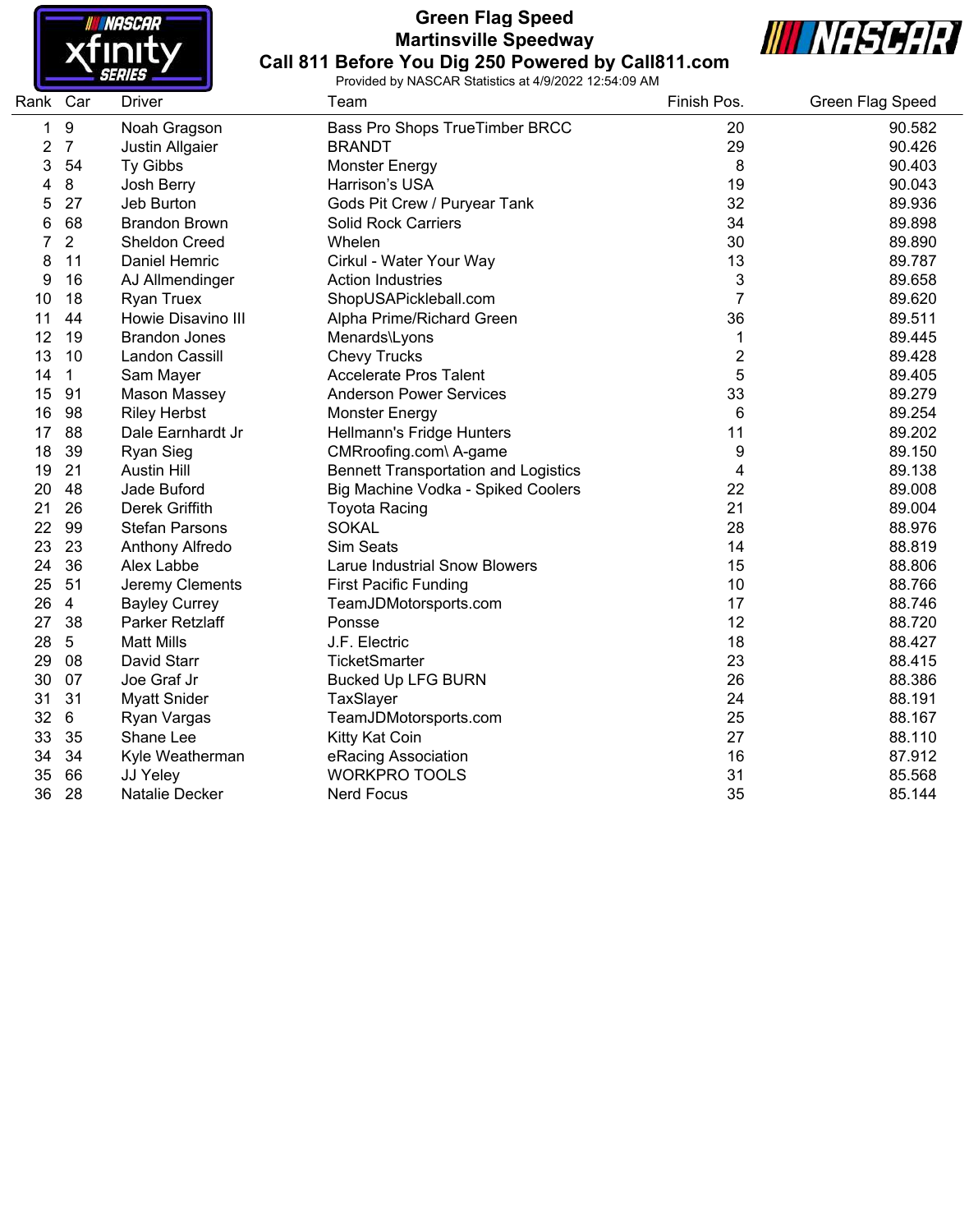

## **Laps in Top 15 Martinsville Speedway Call 811 Before You Dig 250 Powered by Call811.com**





| Rank Car       |                | <b>Driver</b>         | Team                                        | Percentage | Finish Pos.    | Laps                    |
|----------------|----------------|-----------------------|---------------------------------------------|------------|----------------|-------------------------|
|                | 54             | Ty Gibbs              | <b>Monster Energy</b>                       | 100.0      | 8              | 261                     |
| $\overline{2}$ | 16             | AJ Allmendinger       | <b>Action Industries</b>                    | 98.5       | 3              | 257                     |
| 3              | $\overline{2}$ | <b>Sheldon Creed</b>  | Whelen                                      | 91.6       | 30             | 239                     |
| 4              | 98             | <b>Riley Herbst</b>   | <b>Monster Energy</b>                       | 87.7       | 6              | 229                     |
| 5              | 19             | <b>Brandon Jones</b>  | Menards\Lyons                               | 86.2       | 1              | 225                     |
| 6              | 11             | Daniel Hemric         | Cirkul - Water Your Way                     | 86.2       | 13             | 225                     |
|                | 1              | Sam Mayer             | <b>Accelerate Pros Talent</b>               | 85.1       | 5              | 222                     |
| 8              | 10             | Landon Cassill        | <b>Chevy Trucks</b>                         | 83.9       | $\overline{2}$ | 219                     |
| 9              | 21             | <b>Austin Hill</b>    | <b>Bennett Transportation and Logistics</b> | 83.5       | 4              | 218                     |
| 10             | 18             | <b>Ryan Truex</b>     | ShopUSAPickleball.com                       | 82.8       | $\overline{7}$ | 216                     |
| 11             | 9              | Noah Gragson          | Bass Pro Shops TrueTimber BRCC              | 75.1       | 20             | 196                     |
| 12             | 88             | Dale Earnhardt Jr     | Hellmann's Fridge Hunters                   | 69.7       | 11             | 182                     |
| 13             | 8              | Josh Berry            | Harrison's USA                              | 65.9       | 19             | 172                     |
| 14             | $\overline{7}$ | Justin Allgaier       | <b>BRANDT</b>                               | 61.3       | 29             | 160                     |
| 15             | 39             | <b>Ryan Sieg</b>      | CMRroofing.com\ A-game                      | 58.2       | 9              | 152                     |
| 16             | 68             | <b>Brandon Brown</b>  | <b>Solid Rock Carriers</b>                  | 51.3       | 34             | 134                     |
| 17             | 51             | Jeremy Clements       | <b>First Pacific Funding</b>                | 45.6       | 10             | 119                     |
| 18             | 23             | Anthony Alfredo       | Sim Seats                                   | 34.9       | 14             | 91                      |
| 19             | 27             | Jeb Burton            | Gods Pit Crew / Puryear Tank                | 32.2       | 32             | 84                      |
| 20             | 36             | Alex Labbe            | <b>Larue Industrial Snow Blowers</b>        | 23.8       | 15             | 62                      |
| 21             | 31             | <b>Myatt Snider</b>   | TaxSlayer                                   | 18.4       | 24             | 48                      |
| 22             | 99             | <b>Stefan Parsons</b> | <b>SOKAL</b>                                | 14.9       | 28             | 39                      |
| 23             | 38             | Parker Retzlaff       | Ponsse                                      | 9.6        | 12             | 25                      |
| 24             | 48             | Jade Buford           | Big Machine Vodka - Spiked Coolers          | 9.2        | 22             | 24                      |
| 25             | 26             | Derek Griffith        | <b>Toyota Racing</b>                        | 8.4        | 21             | 22                      |
| 26             | 07             | Joe Graf Jr           | <b>Bucked Up LFG BURN</b>                   | 8.1        | 26             | 21                      |
| 27             | 5              | <b>Matt Mills</b>     | J.F. Electric                               | 7.7        | 18             | 20                      |
| 28             | 35             | Shane Lee             | Kitty Kat Coin                              | 5.8        | 27             | 15                      |
| 29             | 02             | <b>Brett Moffitt</b>  | <b>Half Off Wholesale</b>                   | $5.0$      | 37             | 13                      |
| 30             | 34             | Kyle Weatherman       | eRacing Association                         | 3.1        | 16             | 8                       |
| 31             | 4              | <b>Bayley Currey</b>  | TeamJDMotorsports.com                       | 2.7        | 17             | 7                       |
| 32             | 08             | David Starr           | TicketSmarter                               | 2.3        | 23             | 6                       |
| 33             | 66             | JJ Yeley              | <b>WORKPRO TOOLS</b>                        | 0.8        | 31             | $\overline{\mathbf{c}}$ |
| 34             | $\,6$          | Ryan Vargas           | TeamJDMotorsports.com                       | 0.4        | 25             | 1                       |
| 35             | 91             | Mason Massey          | <b>Anderson Power Services</b>              | 0.4        | 33             | 1                       |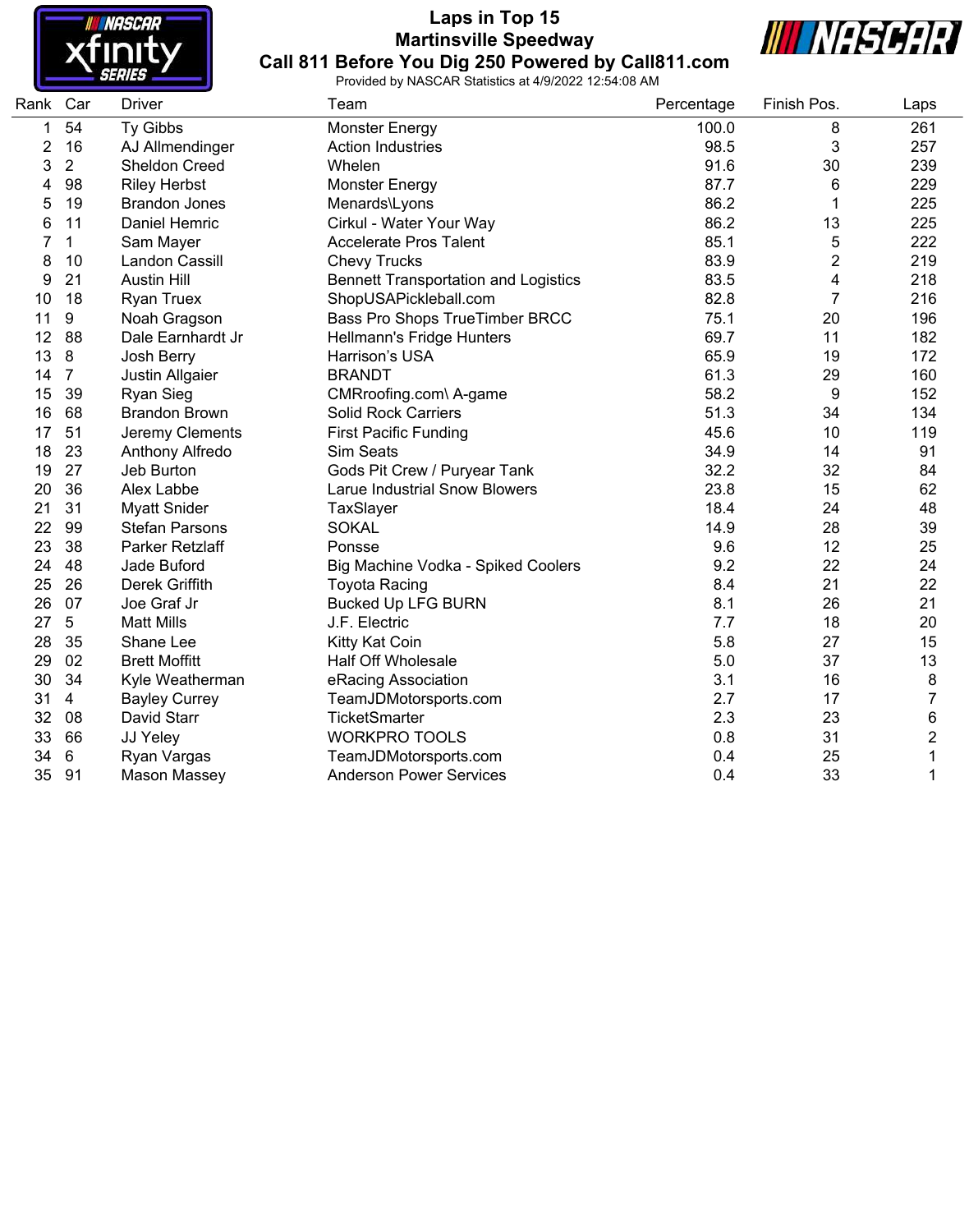

#### **Laps Led Martinsville Speedway Call 811 Before You Dig 250 Powered by Call811.com**



| Rank Car |     | Driver                | Team                           | Percentage | Finish Pos. | Laps |
|----------|-----|-----------------------|--------------------------------|------------|-------------|------|
|          | 54  | Ty Gibbs              | <b>Monster Energy</b>          | 75.48      |             | 197  |
| 2        | -19 | <b>Brandon Jones</b>  | Menards\Lyons                  | 10.73      |             | 28   |
| 39       |     | Noah Gragson          | Bass Pro Shops TrueTimber BRCC | 8.81       | 20          | 23   |
| 4 2      |     | Sheldon Creed         | Whelen                         | 2.32       | 30          | 6    |
| 5        | 99  | <b>Stefan Parsons</b> | <b>SOKAL</b>                   | 1.92       | 28          | 5    |
| 6        | 98  | <b>Riley Herbst</b>   | <b>Monster Energy</b>          | 0.38       |             |      |
|          |     | Justin Allgaier       | <b>BRANDT</b>                  | 0.38       | 29          |      |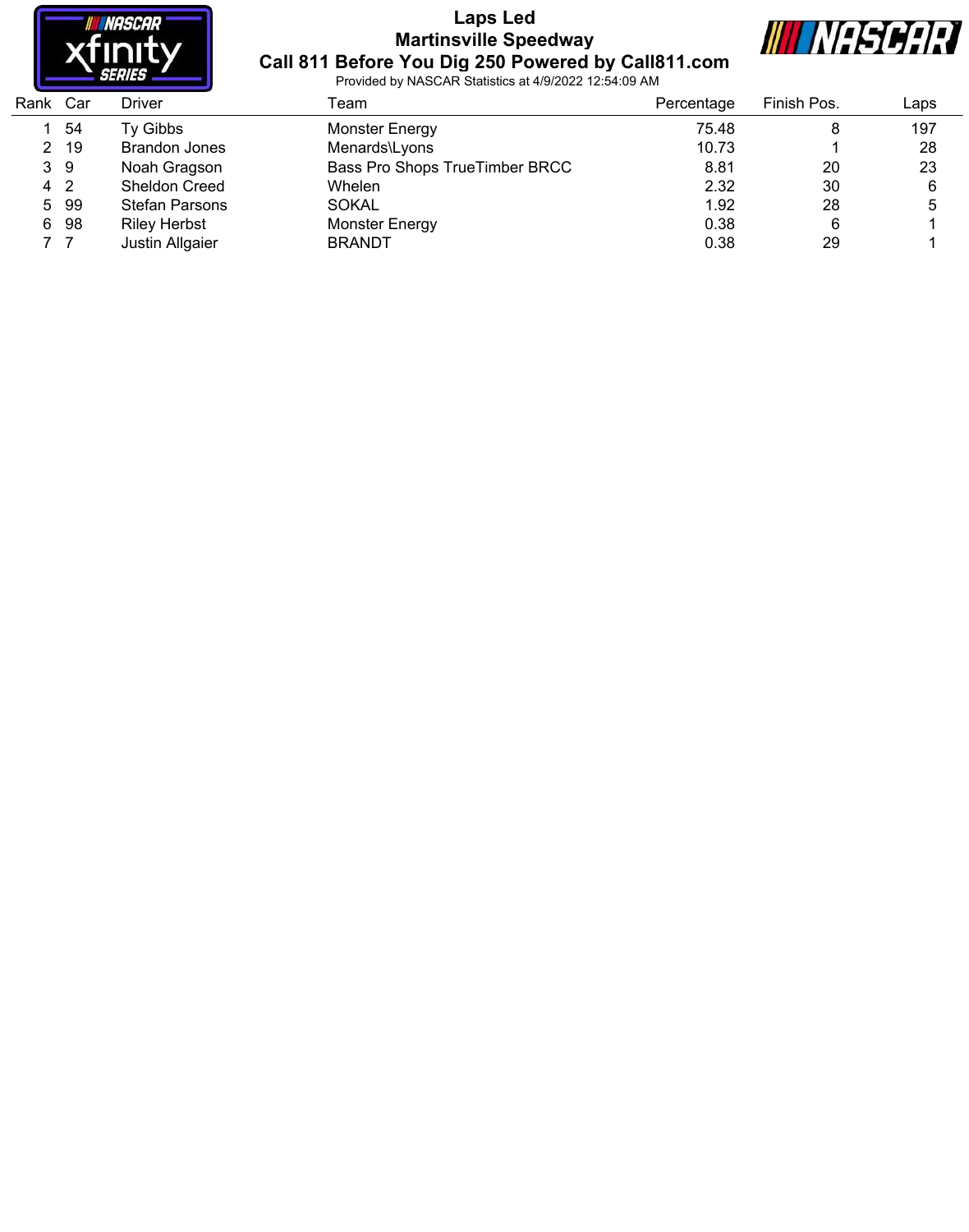

#### **Quality Passes Martinsville Speedway Call 811 Before You Dig 250 Powered by Call811.com**



| Rank Car |                | <b>Driver</b>         | Team                                        | Finish Pos.    | <b>Quality Passes</b>   |
|----------|----------------|-----------------------|---------------------------------------------|----------------|-------------------------|
|          | 1              | Sam Mayer             | <b>Accelerate Pros Talent</b>               | 5              | 63                      |
| 2        | $\overline{2}$ | <b>Sheldon Creed</b>  | Whelen                                      | 30             | 54                      |
| 3        | 16             | AJ Allmendinger       | <b>Action Industries</b>                    | 3              | 47                      |
|          | 11             | Daniel Hemric         | Cirkul - Water Your Way                     | 13             | 41                      |
| 5        | 10             | Landon Cassill        | <b>Chevy Trucks</b>                         | $\overline{2}$ | 40                      |
| 6        | 8              | Josh Berry            | Harrison's USA                              | 19             | 39                      |
|          | 88             | Dale Earnhardt Jr     | Hellmann's Fridge Hunters                   | 11             | 35                      |
| 8        | 19             | <b>Brandon Jones</b>  | Menards\Lyons                               |                | 32                      |
| 9        | 21             | <b>Austin Hill</b>    | <b>Bennett Transportation and Logistics</b> | 4              | 32                      |
| 10       | 18             | <b>Ryan Truex</b>     | ShopUSAPickleball.com                       | $\overline{7}$ | 29                      |
| 11       | 27             | Jeb Burton            | Gods Pit Crew / Puryear Tank                | 32             | 26                      |
| 12       | 98             | <b>Riley Herbst</b>   | <b>Monster Energy</b>                       | 6              | 22                      |
| 13       | 68             | <b>Brandon Brown</b>  | <b>Solid Rock Carriers</b>                  | 34             | 18                      |
| 14       | 9              | Noah Gragson          | Bass Pro Shops TrueTimber BRCC              | 20             | 17                      |
| 15       | 23             | Anthony Alfredo       | Sim Seats                                   | 14             | 16                      |
| 16       | 51             | Jeremy Clements       | <b>First Pacific Funding</b>                | 10             | 15                      |
| 17       | 39             | <b>Ryan Sieg</b>      | CMRroofing.com\ A-game                      | 9              | 14                      |
| 18       | 31             | <b>Myatt Snider</b>   | TaxSlayer                                   | 24             | 13                      |
| 19       | 54             | <b>Ty Gibbs</b>       | <b>Monster Energy</b>                       | 8              | 12                      |
| 20       | 99             | <b>Stefan Parsons</b> | <b>SOKAL</b>                                | 28             | 12                      |
| 21       | 7              | Justin Allgaier       | <b>BRANDT</b>                               | 29             | 12                      |
| 22       | 36             | Alex Labbe            | <b>Larue Industrial Snow Blowers</b>        | 15             | 10                      |
| 23       | 38             | Parker Retzlaff       | Ponsse                                      | 12             | 5                       |
| 24       | 34             | Kyle Weatherman       | eRacing Association                         | 16             | $\overline{\mathbf{c}}$ |
| 25       | 5              | <b>Matt Mills</b>     | J.F. Electric                               | 18             | $\overline{\mathbf{c}}$ |
| 26       | 26             | Derek Griffith        | Toyota Racing                               | 21             | $\overline{c}$          |
| 27       | 48             | Jade Buford           | Big Machine Vodka - Spiked Coolers          | 22             | $\overline{c}$          |
| 28       | 07             | Joe Graf Jr           | <b>Bucked Up LFG BURN</b>                   | 26             | $\overline{c}$          |
| 29       | 4              | <b>Bayley Currey</b>  | TeamJDMotorsports.com                       | 17             | $\mathbf{1}$            |